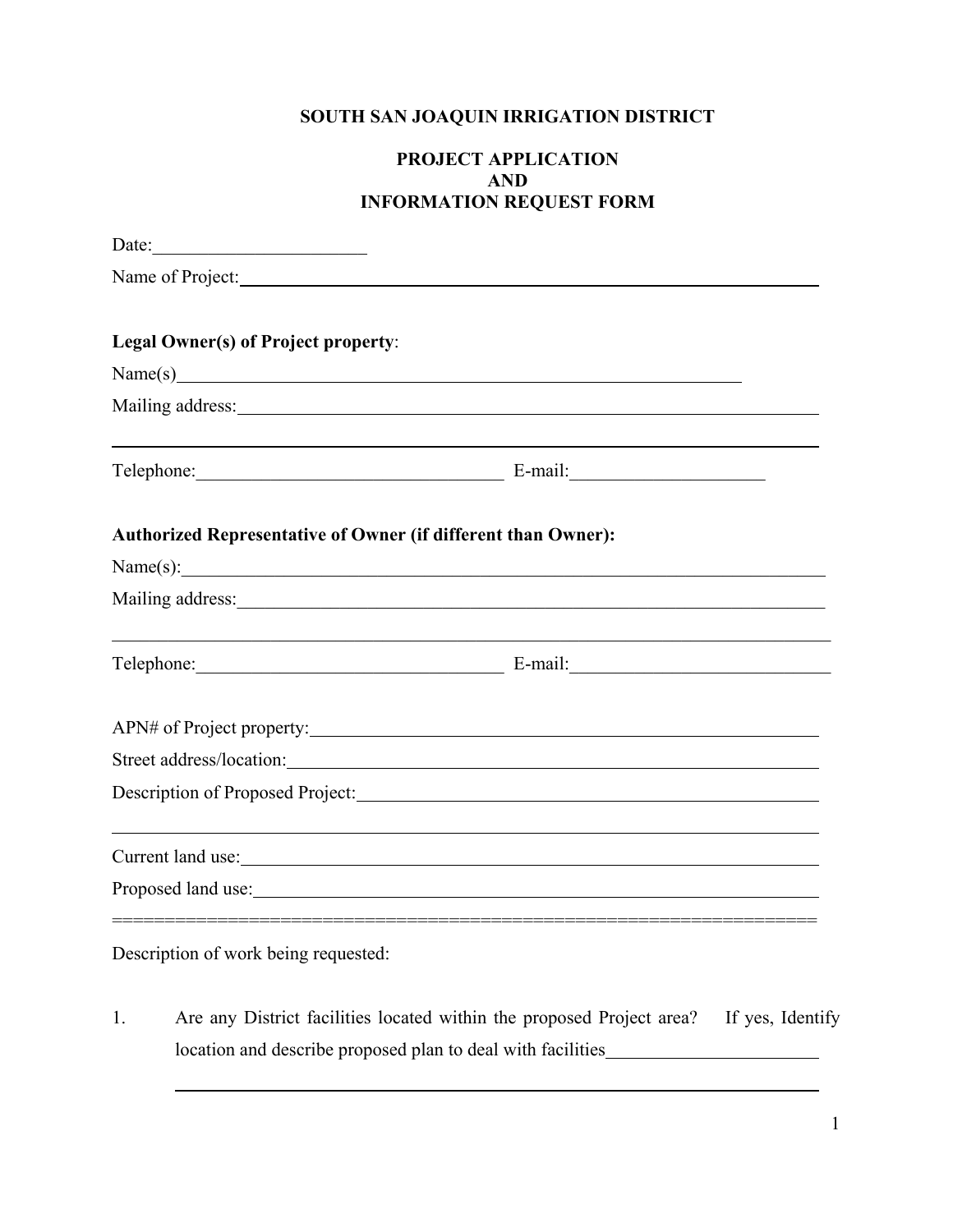| Is Project covered by the Williamson Act?                                                                                                                                                                                            |
|--------------------------------------------------------------------------------------------------------------------------------------------------------------------------------------------------------------------------------------|
|                                                                                                                                                                                                                                      |
| Is Project located within the 100 year flood plain?<br><u>Letting</u> the mass of the set of the set of the set of the set of the set of the set of the set of the set of the set of the set of the set of the set of the set of the |
| Will Project involve use of District Facilities for Drainage?___________________                                                                                                                                                     |
|                                                                                                                                                                                                                                      |
| Will Project involve excavation? If yes give details____________________________                                                                                                                                                     |
| When is Project construction scheduled to begin?<br><u>Letting</u> 2021                                                                                                                                                              |
| Has Project received (county, city) planning department approval?                                                                                                                                                                    |
|                                                                                                                                                                                                                                      |
| Is District water currently being used on Project property?                                                                                                                                                                          |
| If yes, will District water continue to be used on Project property?                                                                                                                                                                 |
| List all planned encroachments upon District property or easements:                                                                                                                                                                  |
|                                                                                                                                                                                                                                      |
|                                                                                                                                                                                                                                      |
|                                                                                                                                                                                                                                      |
|                                                                                                                                                                                                                                      |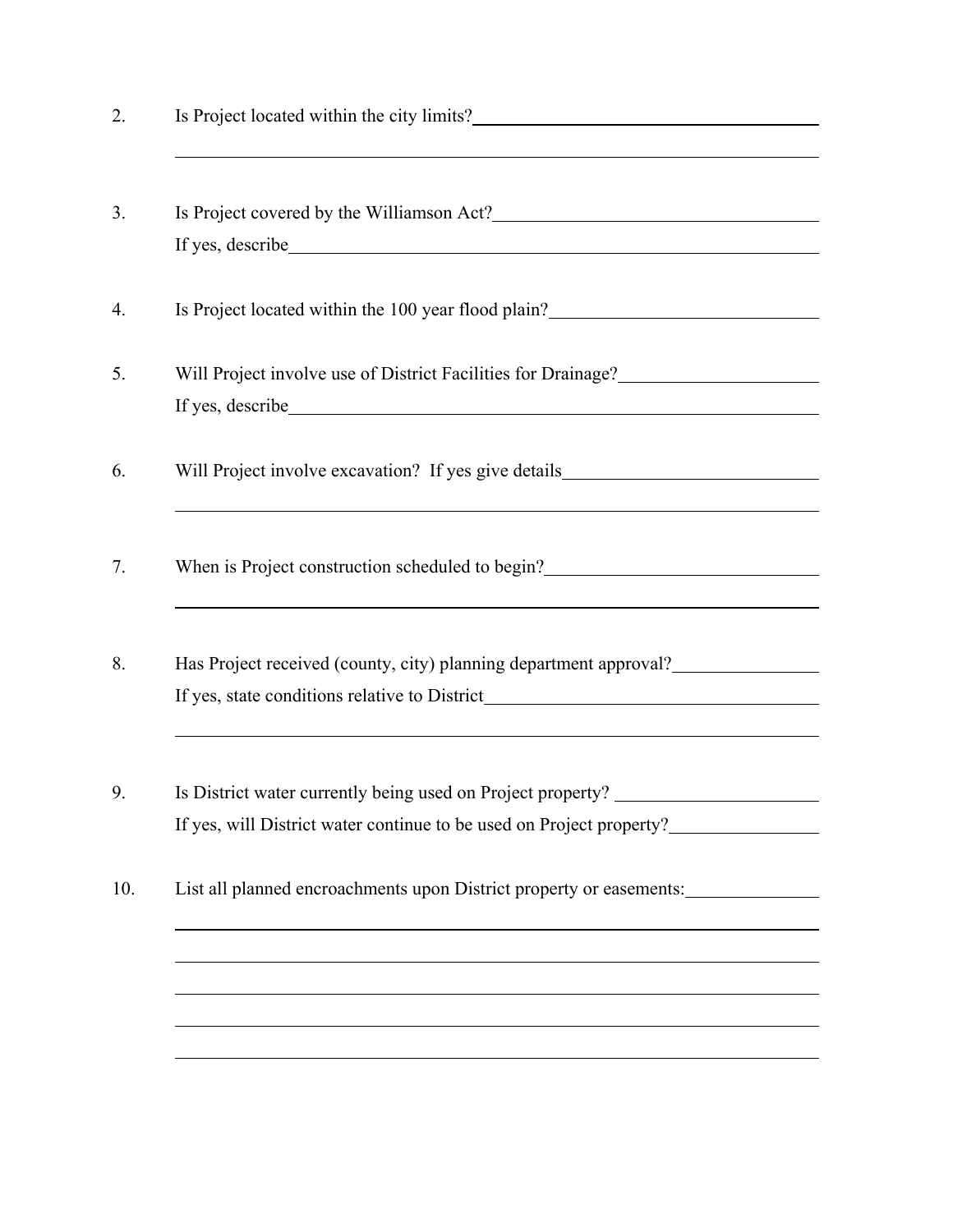### **FEE POLICY AND FEE SCHEDULE FOR SOUTH SAN JOAQUIN IRRIGATION DISTRICT SPECIAL SERVICES AND PROJECTS (Fees as of January 1, 2022)**

#### **I. FEE POLICY FOR PROJECTS AND SPECIAL SERVICES**

The District charges certain fees as authorized herein for the time, costs, expenses, and materials associated with reviewing and processing applications and permits, reviewing maps and plans, performing fieldwork, drafting and reviewing agreements and other documents and performing other services related to development projects, subdivisions, encroachments, construction of improvements, and service connections/abandonments that affect District property or facilities.

### **II. RATE AND FEE SCHEDULE**

#### **A. Hourly Rates for District Staff:**

| POSITION*                                          | <b>HOURLY RATE*</b> |
|----------------------------------------------------|---------------------|
| <b>Engineering Department Manager</b>              | \$151.50            |
| General Counsel                                    | \$181.53            |
| Associate Civil Engineer                           | \$109.73            |
| <b>Engineering Technician</b>                      | \$82.54             |
| Civil Engineer/Surveyor                            | \$98.68             |
| <b>Facility Inspector</b>                          | \$82.54             |
| <b>Environmental Compliance and Safety Officer</b> | \$108.06            |
| <b>Irrigations Operations Manager</b>              | \$129.90            |
| Irrigation Service Supervisor (Asst Water Super)   | \$98.81             |
| Maintenance Superintendent                         | \$102.43            |
| Main Canal Operator/Maintenance Worker             | \$59.00             |
| Maintenance Worker/Equipment Operator              | \$61.00--\$65.68    |
| Heavy Equipment Operator                           | \$72.23             |
|                                                    |                     |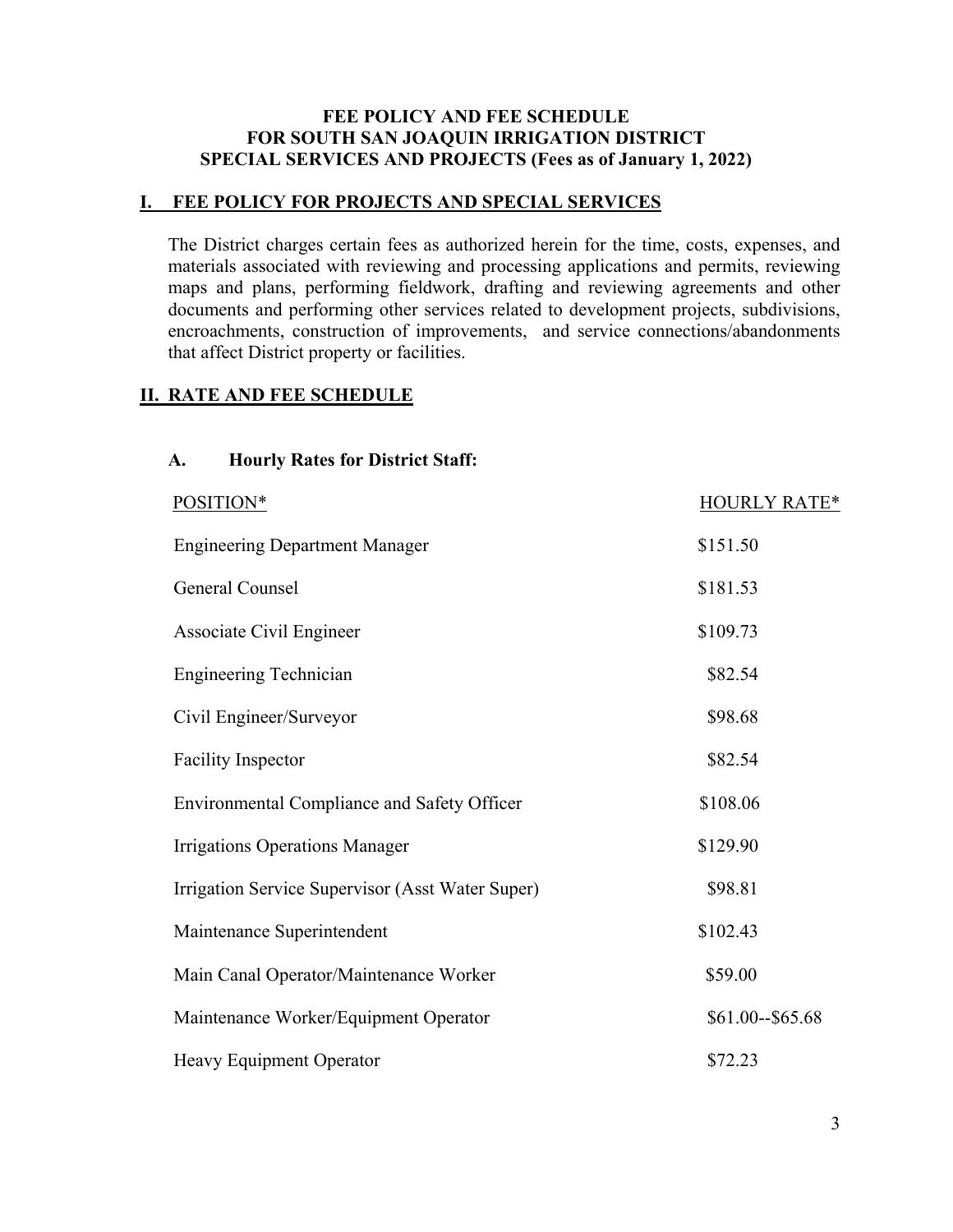| Maintenance Worker/Water Relief | \$61.00 |
|---------------------------------|---------|
| Administrative staff:           | \$76.02 |

\*Other positions not listed shall be charged at the then-current hourly rate.

 \*\* The hourly rates include costs for employee benefits. Rates shall be automatically adjusted annually as of January 1, to reflect the actual costs of negotiated wages and benefits.

#### **III. EQUIPMENT RATES**

Rates for District equipment shall be in accordance with the then-current Caltrans rates, which includes all fuel and incidental expenses.

#### **IV. FLAT FEES AND RETAINERS:**

#### **A. Flat Fees.**

The District shall charge a flat fee for the following services, unless the complexity of the project or other project-specific circumstances will require an extraordinary amount of staff time, as determined by the District. Should such project require extraordinary staff time, the project applicant/proponent will be provided with advance notice, and staff time shall be charged at the hourly rates set forth in Section II of this policy, above.

| <b>Encroachment Permits</b>              | \$200.00 |
|------------------------------------------|----------|
| Irrigation Service Abandonment Agreement | \$200.00 |

#### **B. Retainers.**

 The District shall charge a retainer for the following types of projects due to the amount of staff time required and number of documents to be drafted/reviewed.

| <b>Subdivisions</b> | \$15,000.00 |
|---------------------|-------------|
| Minor Development   | \$10,000.00 |
| Special Projects    | As Needed   |

 The retainer shall be used for plan/map review, drafting of agreements, inspections, and any other related District expenses related to the project. The project proponent must deposit the retainer with the District prior to the District commencing any work, and will replenish the retainer as necessary if the District determines the project costs will exceed the initial retainer. Replenishment shall be in an amount deemed reasonably necessary to cover the anticipated remaining costs of the project. Upon District's completion of all work to be performed in association with the project, the District shall return any remaining retainer to the project proponent within thirty (30) days.